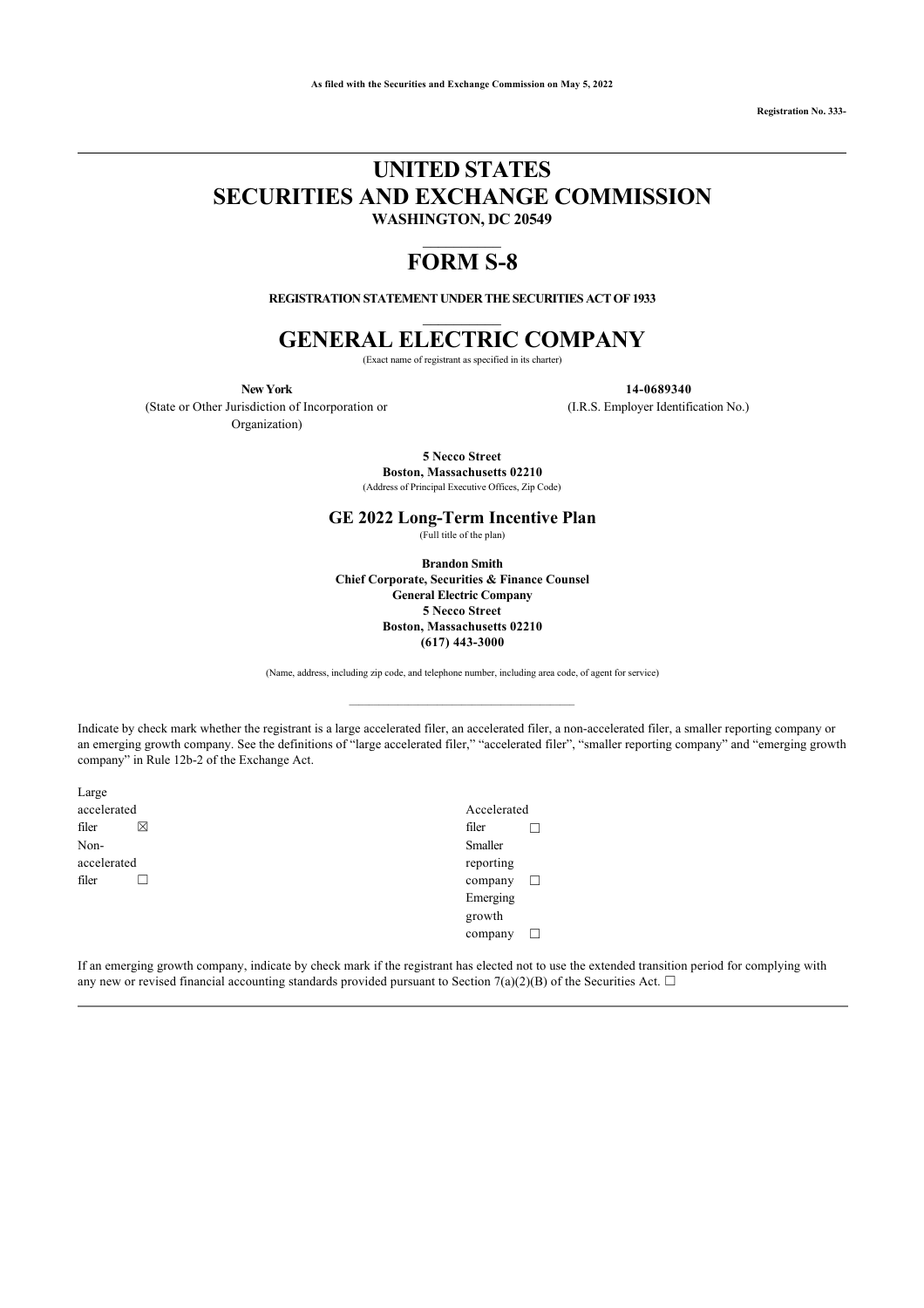## **EXPLANATORY NOTE**

This Registration Statement on Form S-8 (this "Registration Statement") is filed by General Electric Company (the "Registrant" or "GE") to register 30,000,000 shares of the Company's common stock, par value \$0.01 per share (the "Common Stock"), to be offered and sold under the GE 2022 Long-Term Incentive Plan.

## **PART I INFORMATION REQUIRED IN THE SECTION 10(a) PROSPECTUS**

#### **Item 1. Plan Information.**

The documents containing the information specified in Part I of Form S-8 will be delivered to employees as specified by Rule 428(b)(1) of the Securities Act of 1933, as amended (the "Securities Act"). In accordance with the instructions of Part I of Form S-8, such documents are not being filed with the Securities and Exchange Commission (the "Commission") either as part of this Registration Statement or as prospectuses or prospectus supplements pursuant to Rule 424 of the Securities Act. Such documents and the documents incorporated by reference in this Registration Statement pursuant to Item 3 of Part II of Form S-8, taken together, constitute a prospectus that meets the requirements of Section 10(a) of the Securities Act.

## **PART II INFORMATION REQUIRED IN THE REGISTRATION STATEMENT**

### **Item 3. Incorporation of Certain Documents by Reference.**

The following documents, which have previously been filed by the Registrant with the Commission pursuant to the Securities Act and pursuant to the Securities Exchange Act of 1934, as amended (the "Exchange Act"), are incorporated by reference herein and shall be deemed to be a part hereof:

- (a) [the Registrant's Annual Report on Form 10-K for the fiscal year ended December 31, 2021 filed with the Commission on February 11,](https://www.sec.gov/ix?doc=/Archives/edgar/data/40545/000004054522000008/ge-20211231.htm)  $2022$
- (b) [the Registrant's Quarterly Report on Form 10-Q for the fiscal quarter ended March 31, 2022 filed with the Commission on April 26, 2022](https://www.sec.gov/ix?doc=/Archives/edgar/data/40545/000004054522000027/ge-20220331.htm);
- (c) the Registrant's Current Reports on Form 8-K filed with the Commission on [March 8, 2022](https://www.sec.gov/ix?doc=/Archives/edgar/data/40545/000004054522000016/ge-20220306.htm) and [March 17, 2022](https://www.sec.gov/ix?doc=/Archives/edgar/data/40545/000004054522000018/ge-20220315.htm); and
- (d) the Description of the Registrant's Securities Registered Pursuant to Section 12 of the Securities Exchange Act of 1934 filed as Exhibit [4\(l\) to the Registrant's Annual Report on Form 10-K for the fiscal year ended December 31, 2021 filed with the Commission on February](https://www.sec.gov/Archives/edgar/data/40545/000004054522000008/geform10-k2021xex4l.htm) 11, 2022, together with any amendment or report filed with the Commission for the purpose of updating such description.

In addition, all documents subsequently filed by the Registrant with the Commission pursuant to Sections 13(a), 13(c), 14 and 15(d) of the Exchange Act, prior to the filing of a post-effective amendment to this Registration Statement which indicate that all securities offered hereby have been sold or which deregister all securities remaining unsold, shall be deemed to be incorporated by reference in this Registration Statement and to be a part hereof from the date of filing of such documents. Notwithstanding the foregoing, unless specifically stated to the contrary, none of the information that the Registrant discloses under Items 2.02 or 7.01 of any Current Report on Form 8-K that it may from time to time furnish to the Commission will be incorporated by reference into, or otherwise included in, this Registration Statement.

Any statement, including financial statements, contained in a document incorporated or deemed to be incorporated by reference herein shall be deemed to be modified or superseded for purposes of this Registration Statement to the extent that a statement contained herein or therein or in any other subsequently filed document which also is or is deemed to be incorporated by reference herein modifies or supersedes such statement. Any such statement so modified or superseded shall not be deemed, except as so modified or superseded, to constitute a part of this Registration **Statement**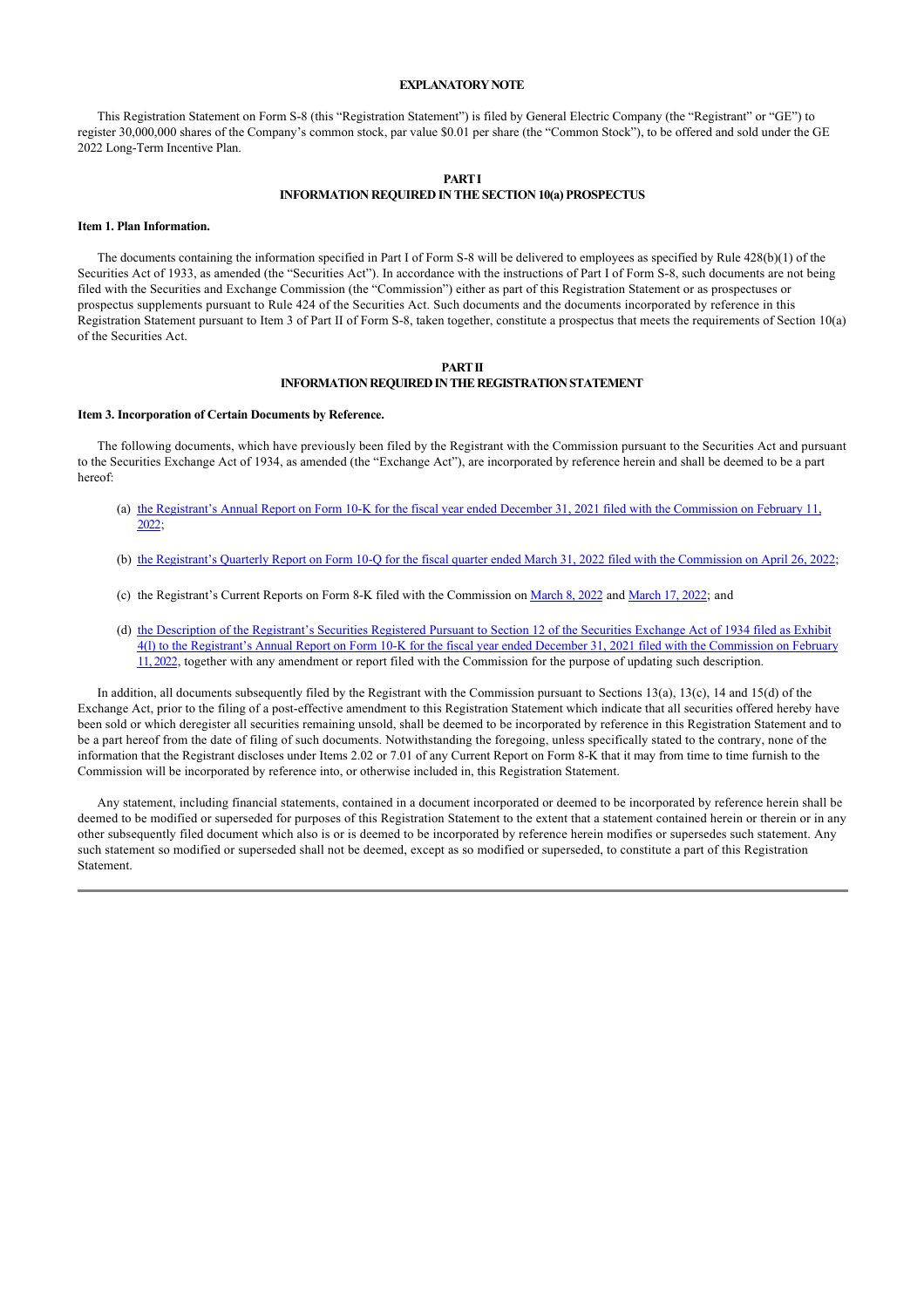#### **Item 4. Description of Securities.**

Not applicable.

## **Item 5. Interests of Named Experts and Counsel.**

Not applicable.

## **Item 6. Indemnification of Directors and Officers.**

Section 721 of the New York Business Corporation Law (the "NYBCL") provides that, in addition to indemnification provided in Article 7 of the NYBCL, a corporation may indemnify a director or officer by a provision contained in the certificate of incorporation or by-laws or by a duly authorized resolution of its shareholders or directors or by agreement, provided that no indemnification may be made to or on behalf of any director or officer if a judgment or other final adjudication adverse to the director or officer establishes that his acts were committed in bad faith or were the result of active and deliberate dishonesty and were material to the cause of action, or that such director or officer personally gained in fact a financial profit or other advantage to which he was not legally entitled.

Section 722(a) of the NYBCL provides that a corporation may indemnify a director or officer made, or threatened to be made, a party to any action other than a derivative action, whether civil or criminal, against judgments, fines, amounts paid in settlement and reasonable expenses, including attorneys' fees, actually and necessarily incurred as a result of such action or proceeding or any appeal therein, if such director or officer acted in good faith, for a purpose which he reasonably believed to be in, or not opposed to, the best interests of the corporation and, in criminal actions or proceedings, in addition, had no reasonable cause to believe that his conduct was unlawful.

Section 722(c) of the NYBCL provides that a corporation may indemnify a director or officer, made or threatened to be made, a party in a derivative action, against amounts paid in settlement and reasonable expenses, including attorneys' fees, actually and necessarily incurred by the director or officer in connection with the defense or settlement of such action or in connection with an appeal therein if such director or officer acted, in good faith, for a purpose which he reasonably believed to be in, or not opposed to, the best interests of the corporation, except that no indemnification will be available under Section 722(c) of the NYBCL in respect of a threatened or pending action which is settled or otherwise disposed of, or any claim as to which such director or officer shall have been adjudged liable to the corporation, unless and only to the extent that the court in which the action was brought, or, if no action was brought, any court of competent jurisdiction, determines, upon application, that, in view of all the circumstances of the case, the director or officer is fairly and reasonably entitled to indemnity for such portion of the settlement amount and expenses as the court deems proper.

Section 723 of the NYBCL specifies the manner in which payment of indemnification under Section 722 of the NYBCL or indemnification permitted under Section 721 of the NYBCL may be authorized by the corporation. It provides that indemnification may be authorized by the corporation. It provides that indemnification by a corporation is mandatory in any case in which the director or officer has been successful, whether on the merits or otherwise, in defending an action. In the event that the director or officer has not been successful or the action is settled, indemnification must be authorized by the appropriate corporate action as set forth in Section 723.

Section 724 of the NYBCL provides that, upon application by a director or officer, indemnification may be awarded by a court to the extent authorized. Section 722 and Section 723 of the NYBCL contain certain other miscellaneous provisions affecting the indemnification of directors and officers.

Section 726 of the NYBCL authorizes the purchase and maintenance of insurance to indemnify (1) a corporation for any obligation which it incurs as a result of the indemnification of directors and officers under the provisions of Article 7 of the NYBCL, (2) directors and officers in instances in which they may be indemnified by the corporation under the provisions of Article 7 of the NYBCL, and (3) directors and officers in instances in which they may not otherwise be indemnified by the corporation under the provisions of Article 7 of the NYBCL, provided the contract of insurance covering such directors and officers provides, in a manner acceptable to the New York State Superintendent of Financial Services, for a retention amount and for co-insurance.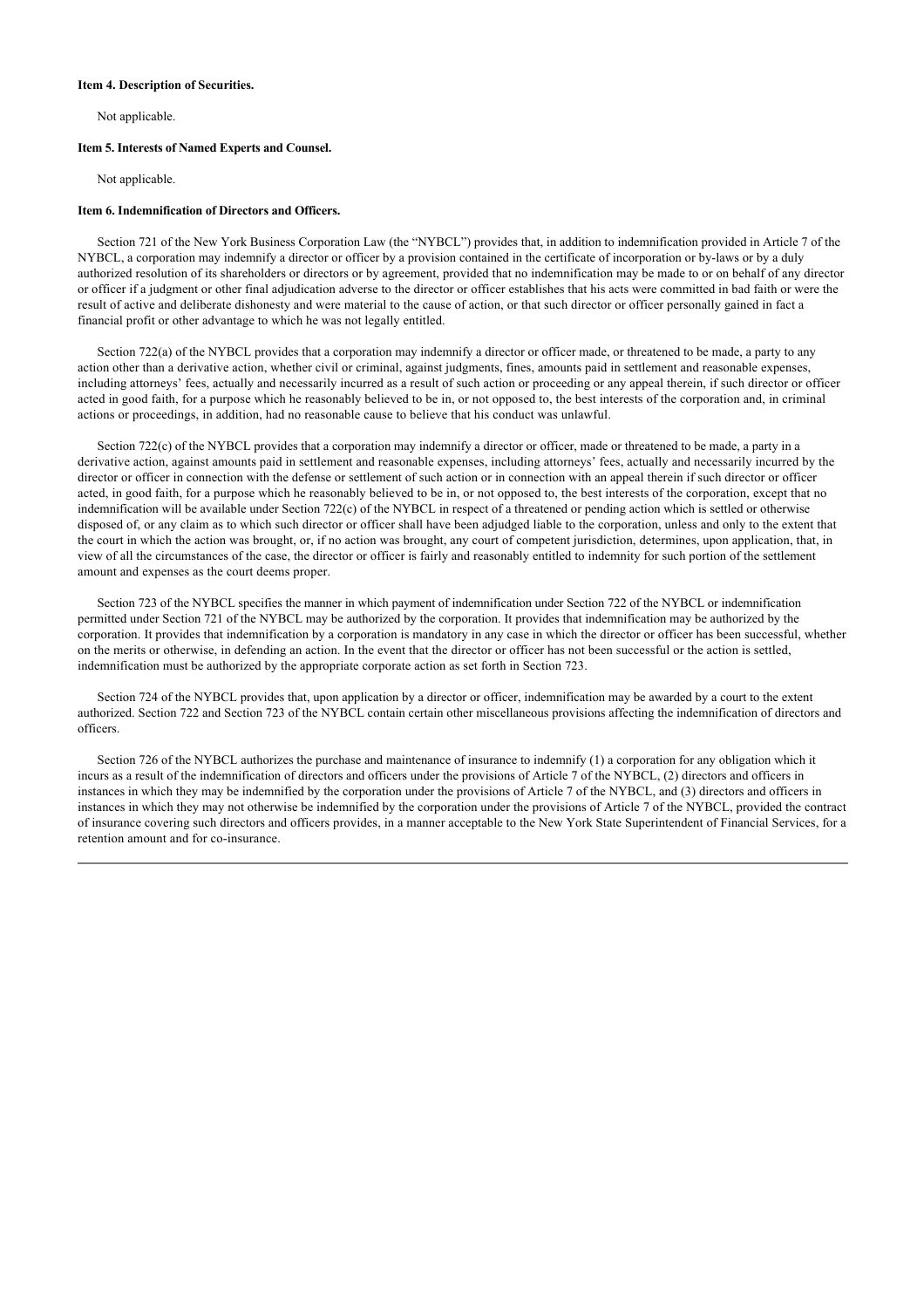Section 6 of the Restated Certificate of Incorporation, as amended, of GE provides, in part, as follows:

"A person who is or was a director of the corporation shall have no personal liability to the corporation or its shareholders for damages for any breach of duty in such capacity except that the foregoing shall not eliminate or limit liability where such liability is imposed under the Business Corporation Law of the State of New York."

Article XI of the By-Laws, as amended, of GE provides, in part, as follows:

A. GE shall, to the fullest extent permitted by applicable law as the same exists or may hereafter be in effect, indemnify any person who is or was or has agreed to become a director or officer of GE (hereinafter, a "director" or "officer") and who is or was made or threatened to be made a party to or is involved in any threatened, pending or completed action, suit, arbitration, alternative dispute mechanism, inquiry, investigation, hearing or other proceeding (including any appeal therein), whether civil, criminal, administrative, investigative, legislative or otherwise (hereinafter, a "proceeding"), including an action by or in the right of GE to procure a judgment in its favor and an action by or in the right of any other corporation of any type or kind, domestic or foreign, or any partnership, joint venture, trust, employee benefit plan or other enterprise, which such person is serving, has served or has agreed to serve in any capacity at the request of GE, by reason of the fact that he or she is or was or has agreed to become a director or officer of GE, or, while a director or officer of GE, is or was serving or has agreed to serve such other corporation, partnership, joint venture, trust, employee benefit plan or other enterprise in any capacity, against (i) judgments, fines, amounts paid or to be paid in settlement, taxes or penalties, and (ii) costs, charges and expenses, including attorneys fees (hereinafter, "expenses"), incurred in connection with such proceeding, provided, however, that no indemnification shall be provided to any such person if a judgment or other final adjudication adverse to the director or officer and from which there is no further right to appeal establishes that (i) his or her acts were committed in bad faith or were the result of active and deliberate dishonesty and, in either case, were material to the cause of action so adjudicated, or (ii) he or she personally gained in fact a financial profit or other advantage to which he or she was not legally entitled. Notwithstanding the foregoing, except as provided in Section E with respect to a suit to enforce rights to indemnification or advancement of expenses under this Article XI, GE shall be required to indemnify a director or officer under this Section A in connection with any suit (or part thereof) initiated by such person only if such suit (or part thereof) was authorized by the GE Board of Directors.

B. In addition to the right to indemnification conferred by Section A, a director or officer of GE shall, to the fullest extent permitted by applicable law as the same exists or may hereafter be in effect, also have the right to be paid by GE the expenses incurred in defending any proceeding in advance of the final disposition of such proceeding upon delivery to GE of an undertaking by or on behalf of such person to repay any amounts so advanced if (i) such person is ultimately found, under the procedure set forth in Section C or by a court of competent jurisdiction, not to be entitled to indemnification under this Article XI or otherwise, or (ii) where indemnification is granted, to the extent the expenses so advanced by GE exceed the indemnification to which such person is entitled.

C. To receive indemnification under Section A, a director or officer of GE shall submit to GE a written request, which shall include documentation or information that is necessary to determine the entitlement of such person to indemnification and that is reasonably available to such person. Upon receipt by GE of a written request for indemnification, if required by the NYBCL, a determination with respect to the request shall be made (i) by the GE Board of Directors, acting by a quorum consisting of directors who are not parties to the proceeding upon a finding that the director or officer has met the applicable standard of conduct set forth in the NYBCL, or (ii) if a quorum of such disinterested directors is not obtainable, or even if obtainable, if a quorum of disinterested directors so directs, by the GE Board of Directors upon the opinion in writing of independent legal counsel that indemnification is proper in the circumstances because the director or officer has met the applicable standard of conduct set forth in the NYBCL or by the shareholders upon a finding that such person has met such standard of conduct. The determination of entitlement to indemnification shall be made, and such indemnification shall be paid in full, within 90 days after a written request for indemnification has been received by GE. Upon making a request for indemnification, a director or officer shall be presumed to be entitled to indemnification and the burden of establishing that a director or officer is not entitled to indemnification under this Article XI or otherwise shall be on GE.

D. To receive an advancement of expenses under Section B, a director or officer shall submit to GE a written request, which shall reasonably evidence the expenses incurred by such person and shall include the undertaking required by Section B. Expenses shall be paid in full within 30 days after a written request for advancement has been received by GE.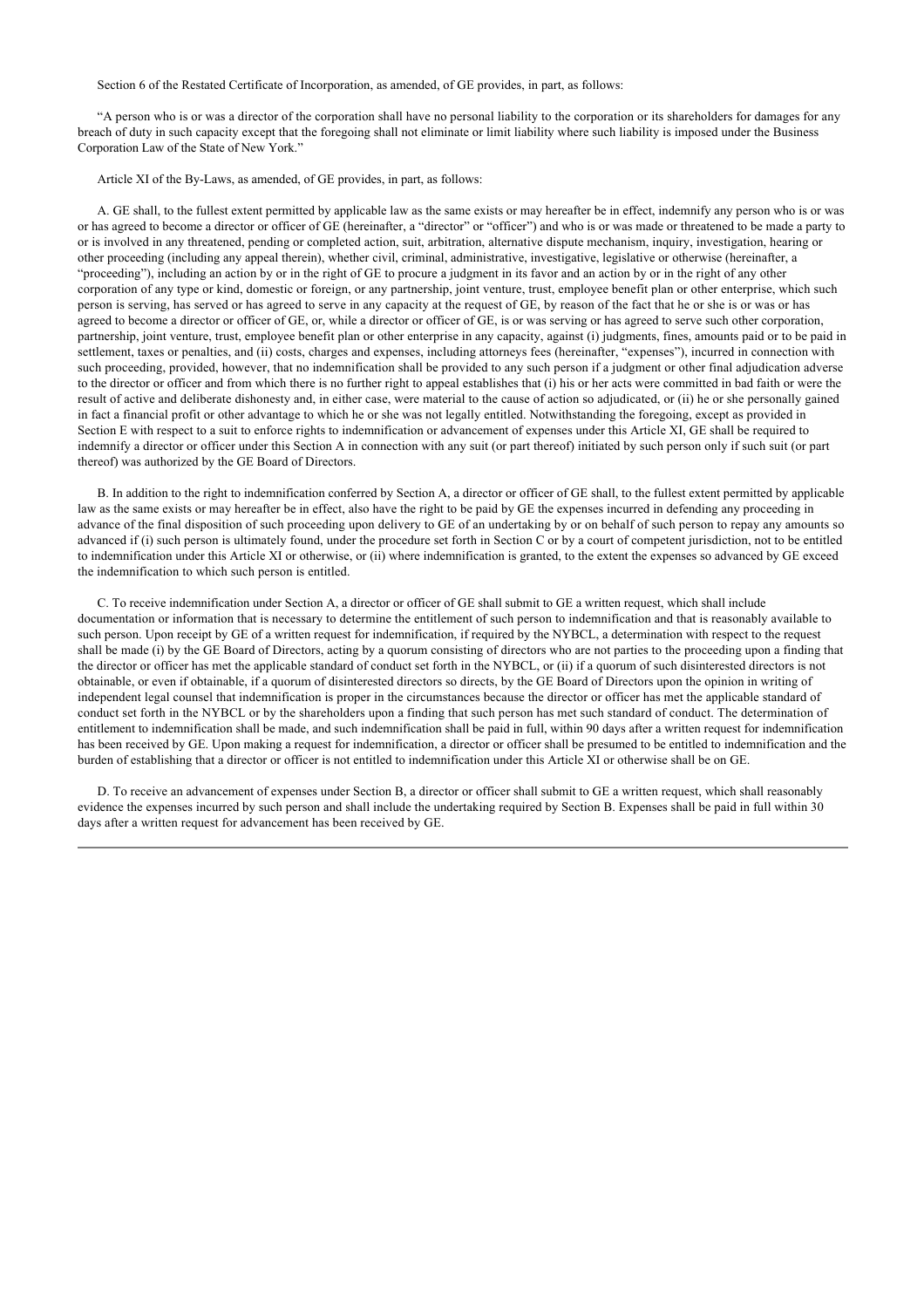E. If a claim for indemnification or advancement of expenses is not paid in full by GE or on its behalf within the time frames specified in Section C or D, as applicable, a director or officer of GE may at any time thereafter bring suit against GE in a court of competent jurisdiction to recover the unpaid amount of the claim. If successful in whole or in part in any such suit, or in a suit brought by GE to recover an advancement of expenses pursuant to the terms of an undertaking, such person shall be entitled to be paid also the expense of prosecuting or defending such suit. In any suit brought by a director or officer of GE to enforce a right to indemnification or advancement of expenses under this Article XI, or brought by GE to recover an advancement of expenses pursuant to the terms of an undertaking, the burden of proving that such person is not entitled to be indemnified, or to such advancement of expenses, under this Article XI or otherwise shall be on GE.

F. Notwithstanding any other provision of this Article XI, to the fullest extent permitted by applicable law as the same exists or may hereafter be in effect, a director or officer of GE shall be entitled to indemnification against all expenses incurred by such person or on such person's behalf if such person appears as a witness or otherwise incurs legal expenses as a result of or related to such person's service (i) as a director or officer of GE, or (ii) while a director or officer of GE, at any other corporation, partnership, joint venture, trust, employee benefit plan or other enterprise, which such person is serving, has served or has agreed to serve in any capacity at the request of GE, in any threatened, pending or completed action, suit, arbitration, alternative dispute mechanism, inquiry, investigation, hearing or other proceeding to which such person neither is, nor is threatened to be made, a party.

G. GE may, to the extent authorized from time to time by the GE Board of Directors, or by a committee comprised of members of the GE Board of Directors or members of management as the GE Board of Directors may designate for such purpose, provide indemnification to employees or agents of GE who are not officers or directors of GE with such scope and effect as determined by the GE Board of Directors, or such committee.

H. GE may indemnify any person to whom GE is permitted by applicable law to provide indemnification or the advancement of expenses, whether pursuant to rights granted pursuant to, or provided by, the NYBCL or other rights created by (i) a resolution of shareholders, (ii) a resolution of directors, or (iii) an agreement providing for such indemnification, it being expressly intended that these By-Laws authorize the creation of other rights in any such manner. The right to be indemnified and to the advancement of expenses authorized by this Section H shall not be exclusive of any other right which any person may have or hereafter acquire under any statute, provision of the Certificate of Incorporation, By-Laws, agreement, vote of shareholders or disinterested directors or otherwise.

I. The rights conferred by this Article XI shall be contract rights and shall vest at the time a person agrees to become a director or officer of GE. Such rights shall continue as to a person who has ceased to be a director or officer of GE and shall extend to the heirs and legal representatives of such person. Any repeal or modification of the provisions of this Article XI shall not adversely affect any right or protection hereunder of any director or officer in respect of any act or omission occurring prior to the time of such repeal or modification.

J. If any provision of this Article XI is held to be invalid, illegal or unenforceable for any reason whatsoever (i) the validity, legality and enforceability of the remaining provisions of this Article XI (including without limitation, all portions of any section of this Article XI containing any such provision held to be invalid, illegal or unenforceable, that are not by themselves invalid, illegal or unenforceable) shall not in any way be affected or impaired thereby and (ii) to the fullest extent possible, the provisions of this Article XI (including, without limitation, all portions of any section of this Article XI containing any such provision held to be invalid, illegal or unenforceable, that are not themselves invalid, illegal or unenforceable) shall be construed so as to give effect to the intent manifested by the provision held invalid, illegal or unenforceable.

K. This Article XI may be amended, modified or repealed either by action of the GE Board of Directors or by the vote of the shareholders.

GE has purchased liability insurance for its officers and directors as permitted by Section 726 of the NYBCL.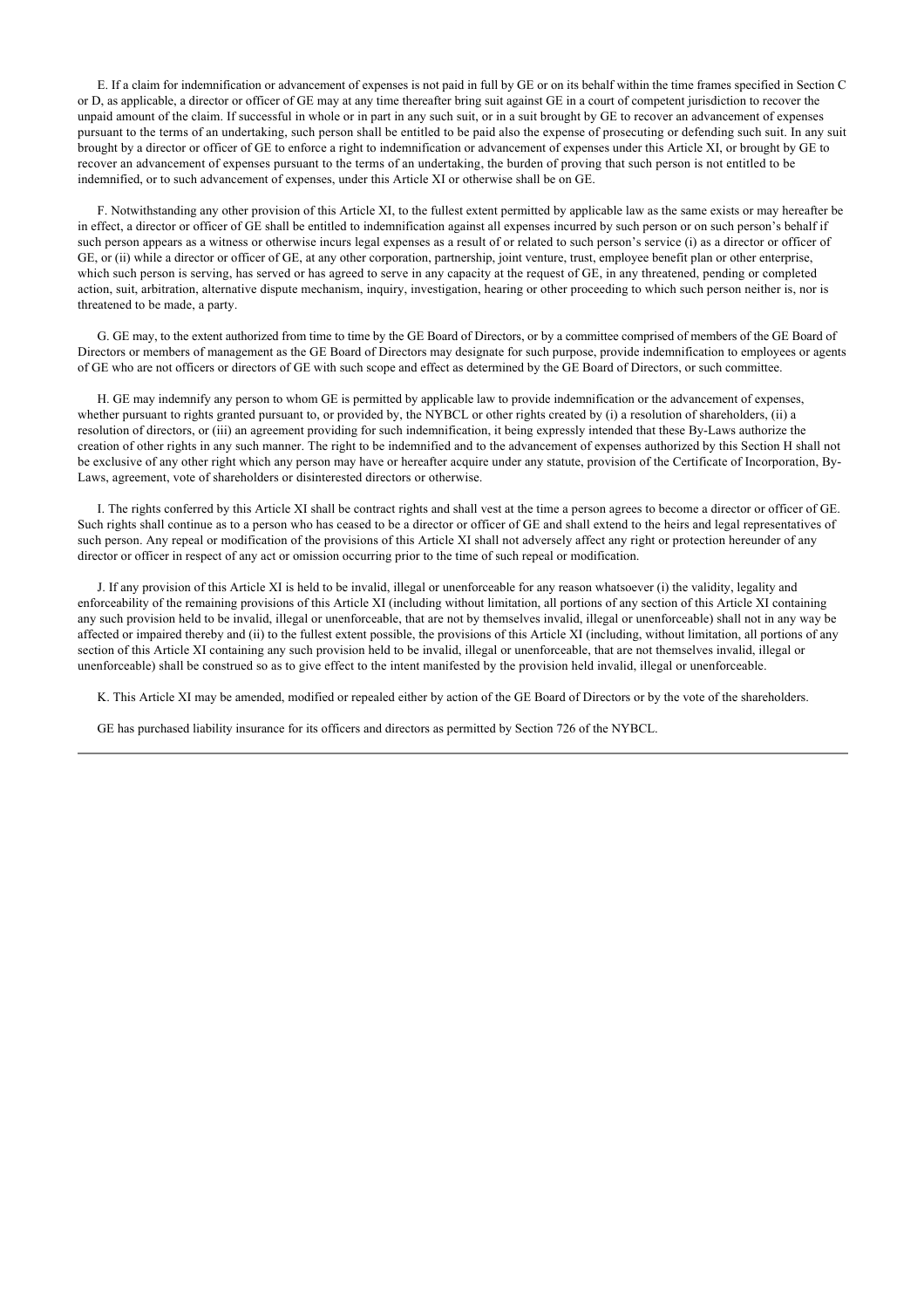In addition, GE has entered into indemnification agreements with each of its directors. Under these indemnification agreements, GE agrees to indemnify its directors for all expenses related to any action, suit, arbitration, or investigation (among other proceedings, as defined therein) and to advance expenses in advance of such matters' final disposition. The right to indemnification and advancement is limited to the extent expressly prohibited by law, to the extent the expenses are covered by other sources (such as insurance or another indemnity clause, among others), or in connection with an action, suit or proceeding, or portion thereof, voluntarily initiated by the director, subject to certain exceptions.

### **Item 7. Exemption from Registration Claimed.**

Not applicable.

### **Item 8. Exhibits.**

See exhibits listed under the Exhibit Index below.

### **Item 9. Undertakings.**

(a) The undersigned Registrant hereby undertakes:

(1) To file, during any period in which offers or sales are being made, a post-effective amendment to this Registration Statement:

(i) To include any prospectus required by Section  $10(a)(3)$  of the Securities Act;

(ii) To reflect in the prospectus any facts or events arising after the effective date of the Registration Statement (or the most recent posteffective amendment thereof) which, individually or in the aggregate, represent a fundamental change in the information set forth in the Registration Statement. Notwithstanding the foregoing, any increase or decrease in volume of securities offered (if the total dollar value of securities offered would not exceed that which was registered) and any deviation from the low or high end of the estimated maximum offering range may be reflected in the form of prospectus filed with the Commission pursuant to Rule 424(b) if, in the aggregate, the changes in volume and price represent no more than a 20% change in the maximum aggregate offering price set forth in the "Calculation of Registration Fee" table in the effective Registration Statement; and

(iii) To include any material information with respect to the plan of distribution not previously disclosed in the Registration Statement or any material change to such information in the Registration Statement;

*provided*, *however*, that paragraphs (a)(1)(i) and (a)(1)(ii) do not apply if the information required to be included in a post-effective amendment by those paragraphs is contained in periodic reports filed with or furnished to the Commission by the Registrant pursuant to Section 13 or Section 15(d) of the Exchange Act that are incorporated by reference in the Registration Statement.

(2) That, for the purpose of determining any liability under the Securities Act, each such post-effective amendment shall be deemed to be a new registration statement relating to the securities offered therein, and the offering of such securities at that time shall be deemed to be the initial bona fide offering thereof.

(3) To remove from registration by means of a post-effective amendment any of the securities being registered which remain unsold at the termination of the offering.

(b) The undersigned Registrant hereby undertakes that, for purposes of determining any liability under the Securities Act, each filing of the Registrant's annual report pursuant to Section 13(a) or Section 15(d) of the Exchange Act (and, where applicable, each filing of an employee benefit plan's annual report pursuant to Section 15(d) of the Exchange Act) that is incorporated by reference in the Registration Statement shall be deemed to be a new registration statement relating to the securities offered therein, and the offering of such securities at that time shall be deemed to be the initial bona fide offering thereof.

(h) Insofar as indemnification for liabilities arising under the Securities Act may be permitted to directors, officers and controlling persons of the Registrant pursuant to the foregoing provisions, or otherwise, the Registrant has been advised that in the opinion of the Commission such indemnification is against public policy as expressed in the Securities Act and is, therefore, unenforceable. In the event that a claim for indemnification against such liabilities (other than the payment by the Registrant of expenses incurred or paid by a director, officer or controlling person of the Registrant in the successful defense of any action, suit or proceeding) is asserted by such director, officer or controlling person in connection with the securities being registered, the Registrant will, unless in the opinion of its counsel the matter has been settled by controlling precedent, submit to a court of appropriate jurisdiction the question whether such indemnification by it is against public policy as expressed in the Securities Act and will be governed by the final adjudication of such issue.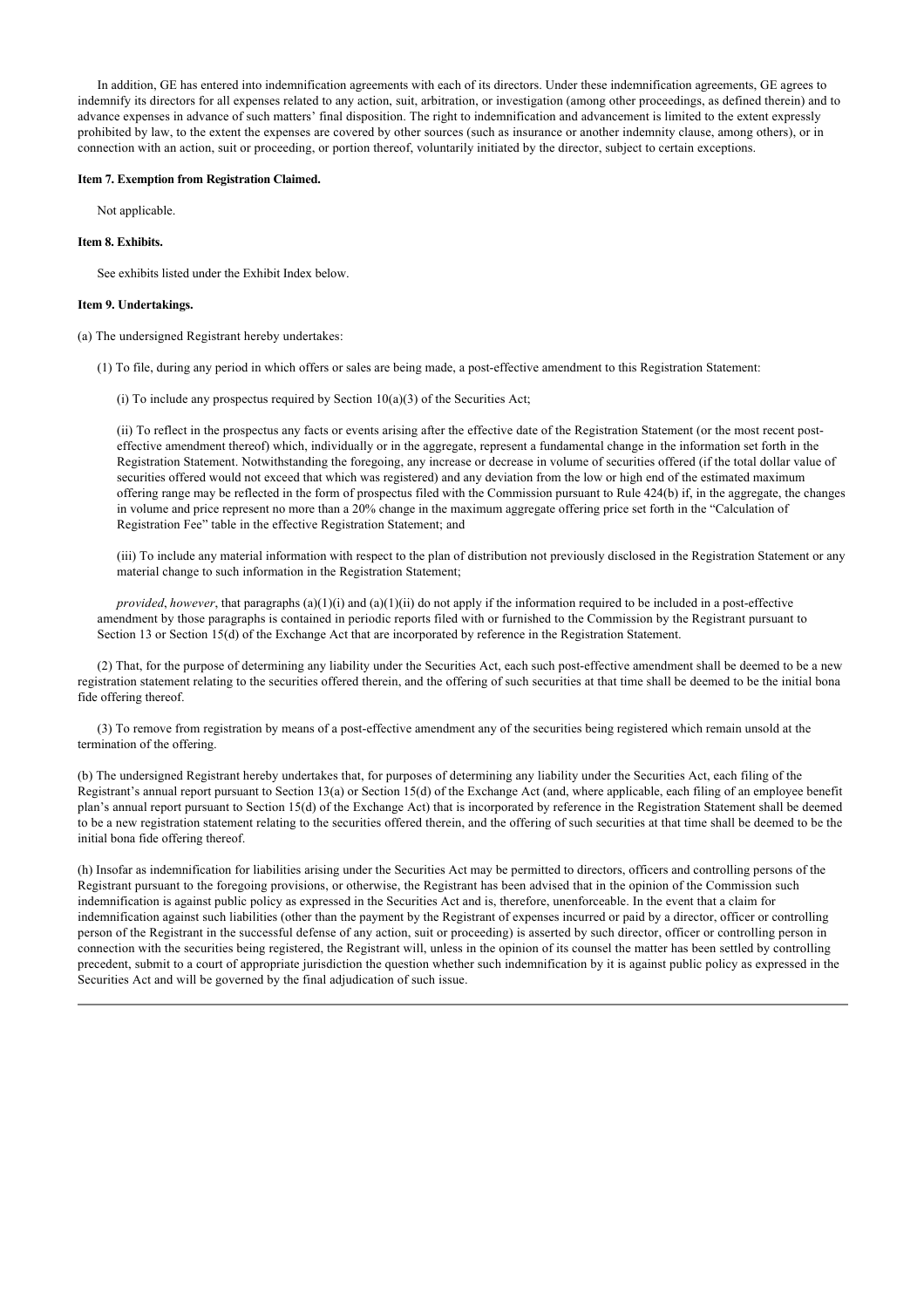## **EXHIBIT INDEX**

Exhibit<br>No.

Exhibit Description

| 4.1 | The Restated Certificate of Incorporation of General Electric Company (Incorporated by reference to Exhibit 3(i) to GE's Annual Report on    |
|-----|----------------------------------------------------------------------------------------------------------------------------------------------|
|     | Form 10-K for the fiscal year ended December 31, 2013), as amended by the Certificate of Amendment, dated December 2, 2015                   |
|     | (Incorporated by reference to Exhibit 3.1 to GE's Current Report on Form 8-K, dated December 3, 2015), as further amended by the Certificate |
|     | of Amendment, dated January 19, 2016 (Incorporated by reference to Exhibit 3.1 to GE's Current Report on Form 8-K, dated January 20,         |
|     | 2016), as further amended by the Certificate of Change of General Electric Company (Incorporated by reference to Exhibit 3(1) to GE's        |
|     | Current Report on Form 8-K, dated September 1, 2016), as further amended by the Certificate of Amendment, dated May 13, 2019                 |
|     | (Incorporated by reference to Exhibit 3.1 to GE's Current Report on Form 8-K, dated May 13, 2019), as further amended by the Certificate of  |
|     | Change of General Electric Company (Incorporated by reference to Exhibit 3.1 to GE's Current Report on Form 8-K, dated December 9, 2019),    |
|     | and as further amended by the Certificate of Amendment, dated July 30, 2021 (Incorporated by reference to Exhibit 3.1 to GE's Current        |
|     | Report on Form 8-K, dated July 30, 2021) (in each case, under SEC file number 001-00035).                                                    |

- 4.2 [The By-Laws of General Electric Company, as amended on May 13, 2019 \(Incorporated by reference to Exhibit 3.2 to GE's Current Report on](https://www.sec.gov/Archives/edgar/data/40545/000004054519000028/geby-lawsamendedandrestate.htm) Form 8-K dated May 13, 2019) (SEC file number 001-00035).
- [5.1\\*](ge4056061-ex51.htm) [Opinion of Gibson, Dunn & Crutcher LLP.](ge4056061-ex51.htm)
- [23.1\\*](ge4056061-ex231.htm) [Consent of Independent Registered Public Accounting Firm \(Deloitte\).](ge4056061-ex231.htm)
- [23.2\\*](ge4056061-ex232.htm) [Consent of Independent Registered Public Accounting Firm \(KPMG\).](ge4056061-ex232.htm)
- [23.3\\*](ge4056061-ex51.htm) [Consent of Gibson, Dunn & Crutcher LLP \(included in Exhibit 5.1\).](ge4056061-ex51.htm)
- [24.1\\*](ge4056061-ex241.htm) [Power of Attorney of General Electric Company](ge4056061-ex241.htm)
- [99.1\\*](ge4056061-ex991.htm) [GE 2022 Long-Term Incentive Plan.](ge4056061-ex991.htm)
- [107.1\\*](ge4056061-ex1071.htm) [Filing Fee Table.](ge4056061-ex1071.htm)

\_\_\_\_\_\_\_\_\_\_\_\_\_\_\_\_\_\_\_\_

\*Filed herewith.